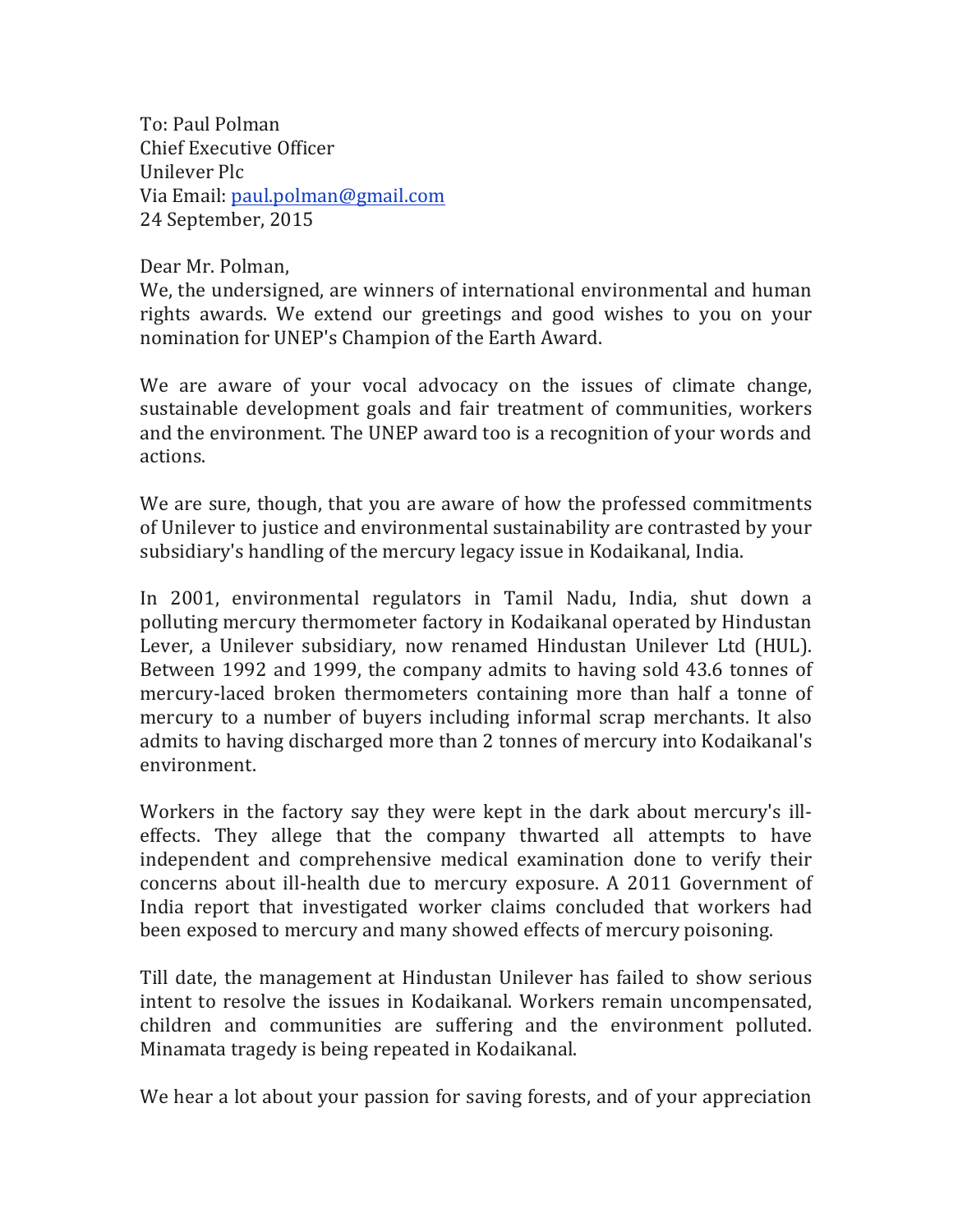of the ecological services provided by forests. The Kodaikanal factory is located within and surrounded by valuable and endangered tropical submontane evergreen forests. These forests serve as watersheds for millions of people downstream and in Kodaikanal.

Your subsidiary is insisting on a clean-up that will leave more than a third of the mercury in the soil even after the remediation is completed. This mercury will leak out of the factory site into the air, the lakes and the waterbodies that lie around the factory site in Kodaikanal. The clean-up standard proposed for Kodaikanal, India, is 250 times weaker than the levels protective of sensitive ecosystems. This would not be allowed in the UK or any other Northern nation.

We are aware of your commitment to fairness and equal treatment of all people regardless of nationality or race. But Hindustan Unilever's proposal is a clear case of environmental double standards.

At a time when the United Nations is trying to build global confidence to tackle the Minamata Convention on reduction and elimination on sources of mercury emissions, the actions of your company come under added scrutiny.

We are very hopeful that you will bring your Indian subsidiary in line with the values you profess. We are sure that you are aware of the onerous responsibility that such an award brings with it. We urge you to personally intervene to ensure that an honourable settlement is offered to workers, and that the contaminated environment is cleaned up to international standards that are protective of the sensitive ecosystems that surround the factory site.

Sincerely,

1. Yuyun Ismawati, BaliFokus, 2009 Goldman Environmental Prize, Indonesia. yuyun@balifokus.asia

2. Olga Speranskaya, IPEN, 2011 UNEP Champion of the Earth; 2009 Goldman Environmental Prize. Russia. olga@ipen.org

3. Vandana Shiva. Navdanya. 1993 UNEP Global 500 Roll of Honour. 1993 Right Livelihood Award. India. Vandana.shiva@gmail.com

4. Rashida Bee & Champa Devi Shukla. Bhopal Gas Affected Women Stationery Workers Association. 2004 Goldman Environmental Prize. India. chingari.trust@gmail.com

5. Ramesh Agrawal, Jan Chetna Manch, 2014 Goldman Environmental Prize. India. ramesh.agrawal@gmail.com

6. Sven (Bobby) Peek, Groundwork, 1998 Goldman Environmental Prize, South Africa. **bobby@groundwork.org.za**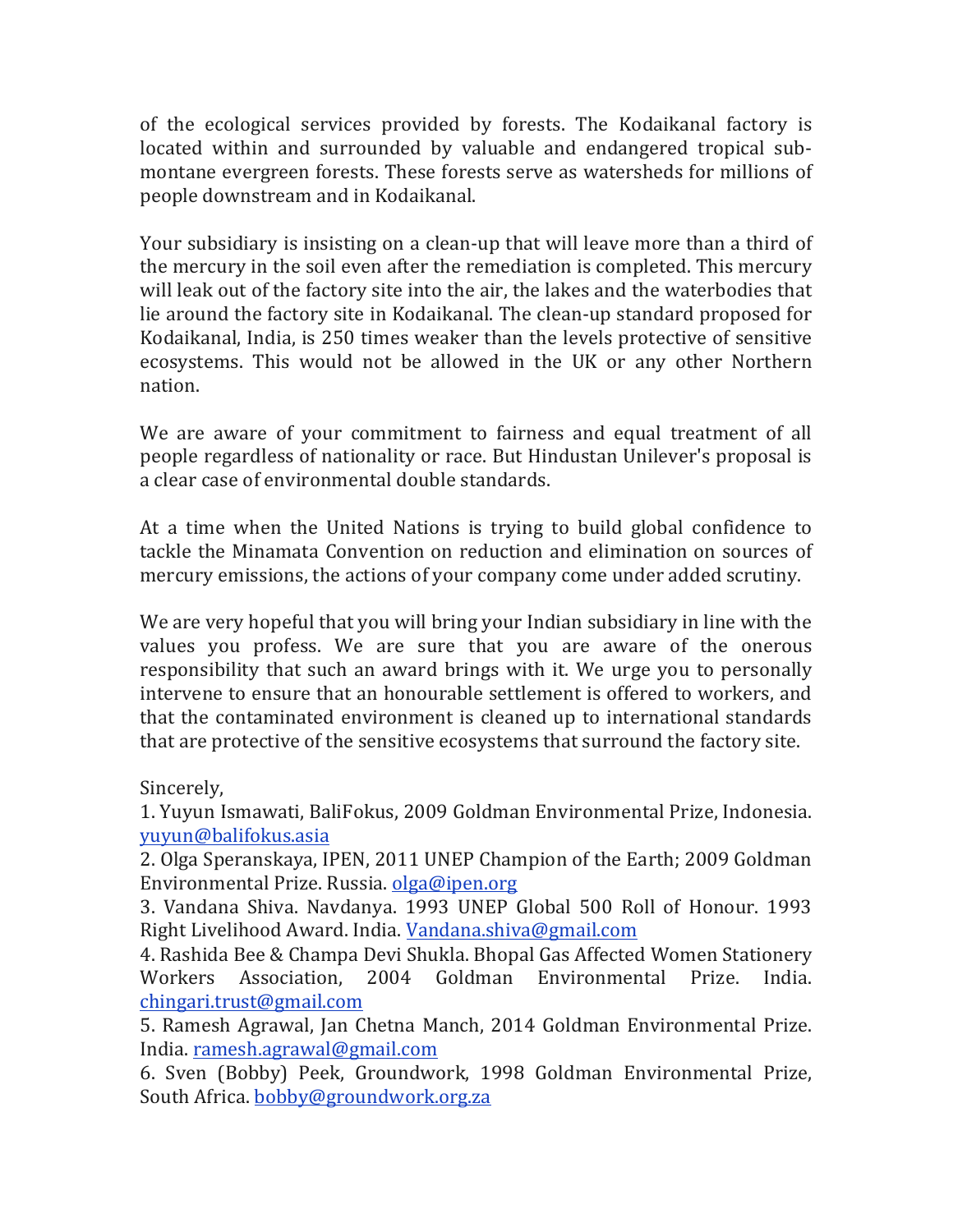7. Desmond D'Sa, SDCEA, 2014 Goldman Environmental Prize, South Africa. desmond@sdceango.co.za

8. Hilton Kelley, Community In-power & Development Association, Texas. 2011 Goldman Environmental Prize. USA. hiltonkelley5011@gmail.com

9. Rizwana Hassan, Bangladesh Environmental Lawyers Association, 2009 Goldman Environmental Prize. Bangladesh. rizwana1968@gmail.com

10. Sunita Viswanath, Women for Afghan Women & Sadhana – Coalition of Progressive Hindus, 2015 White House Champion of Change. USA. sunita@womenforafghanwomen.org

11. Gary Cohen, Health Care Without Harm, Skoll Award for Social Entrepreneur 2006. White House Champion of Change 2013. USA. gcohen@hcwh.org

12. Von Hernandez, Greenpeace International, 2003 Goldman Environmental Prize. Philippines. vhernand@greenpeace.org

13. Phyllis Omido, Center for Justice, Governance and Environmental Action, 2015 Goldman Environmental Prize. Kenya. info@centerforjgea.com

14. Thuli B. Makama, Environmental Law Center - ELC, 2010 Goldman Environmental Prize. Swaziland. thuli.makama@gmail.com

15. Craig Williams, Kentucky Environmental Foundation, 2006 Goldman Environmental Prize, USA. craig@cwwg.org

16. Lois Marie Gibbs, Center for Health Environment and Justice, 1990 Goldman Environmental Prize. USA. lgibbs@chej.org

17. Jean Wiener, Fondation pour la Protection de la Biodiversité Marine (FoProBiM), 2015 Goldman Environmental Prize. Haiti. jeanw@foprobim.org 18. Tarcísio Feitosa da Silva, Ministry of Public, Para State, 2006 Goldman Environmental Prize, Brazil. tarcisio.xingu@gmail.com

19. Juan Pablo Orrego S., Ecosistemas & Consejo de Defensa de la Patagonia, 1997 Goldman Environmental Prize. Chile. jp.orrego@ecosistemas.cl

20. Bruno van Peteghem, Association Toxicologie Chimie, 2001 Goldman Environmental Prize, France. byp11@yahoo.fr

21. Nat Quansah, 2000 Goldman Environment Prize. Madagascar. nat.quansah@yahoo.com

22. Heffa Schücking, Urgewald. 1994 Goldman Environmental Prize. Germany. heffa@urgewald.org

23. Maria Gunnoe, Ohio Valley Environmental Coalition, 2009 Goldman Environmental Prize, 2012 Wallenberg Medal. USA. wyhollowgirl@gmail.com 24. Steve Wilson, Journalist, 2001 Goldman Environmental Prize. USA. sgwilson904@gmail.com

25. Jonathan Deal, Global Citizens Alliance, 2014 Goldman Environmental Prize. South Africa. jonathan.deal@

26. Pablo Fajardo, 2008 Goldman Environmental Prize. 2007 CNN Hero Award. Ecuador. pafam@ecuanex.net.ec